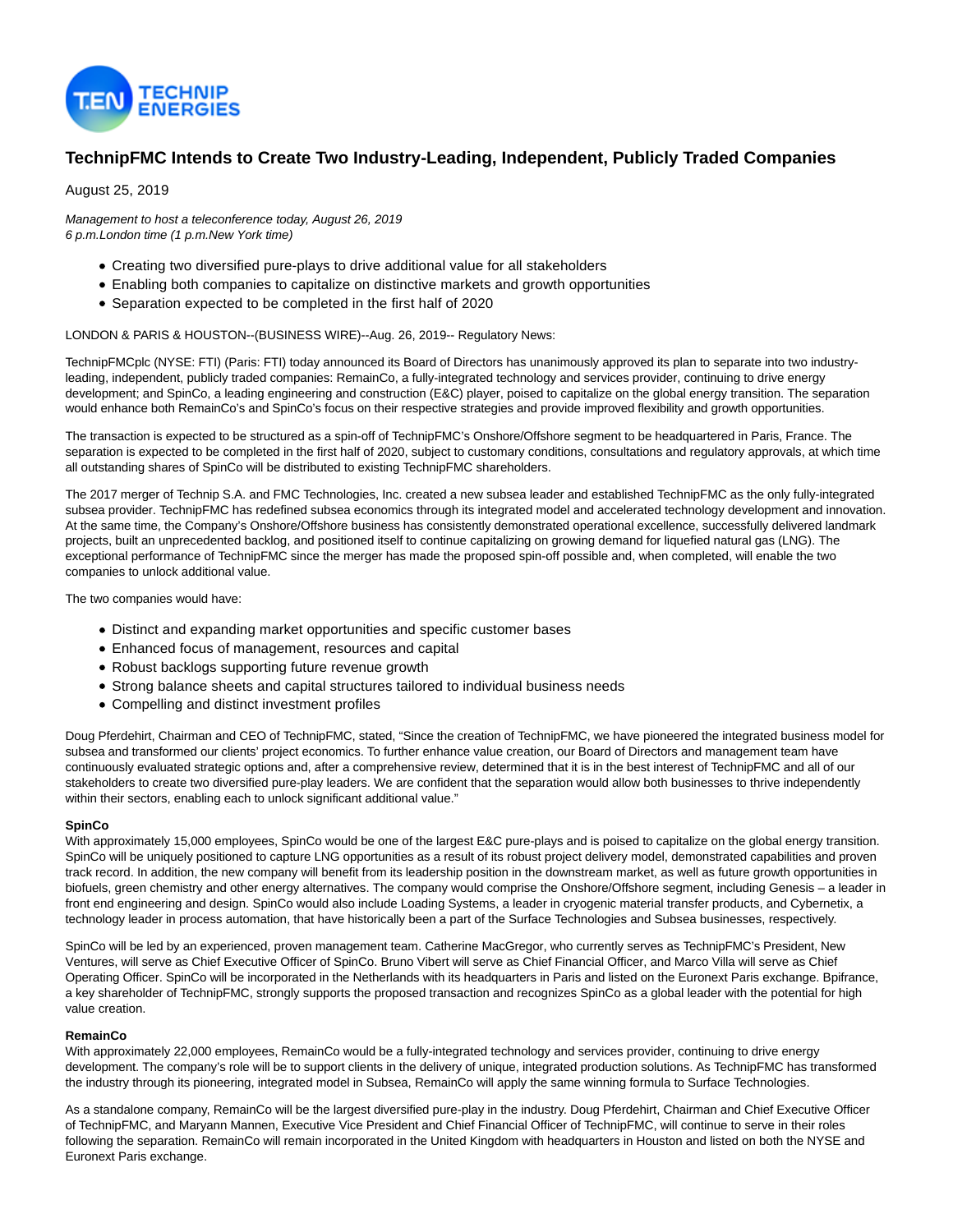Upon closing, RemainCo and SpinCo will have tailored capital structures and financial policies appropriate for each company's business, and both companies are expected to have investment grade credit metrics. Both companies will be committed to disciplined capital allocation and prudent return of capital to shareholders. Both companies will have compelling and unique financial profiles well suited to their respective businesses.

## **Transaction Details**

The successful completion of the planned spin-off is subject to general market conditions, regulatory approvals and consultation of employee representatives, where applicable, and final Board approval. While awaiting receipt of all final approvals, the Company and its employees will remain focused on delivering operational excellence and world-class service to its clients. The transaction is expected to be tax free to certain shareholders where permissible, including the United States.

## **Conference Call**

TechnipFMC will host a teleconference to discuss the transaction today, August 26, 2019, at 6 p.m.London time (1 p.m.New York time).

To participate in the conference call, you may call any of the following telephone numbers approximately 10 minutes prior to the scheduled start time:

France: +33 (0) 1 70 80 71 53

United Kingdom: +44 (0) 203 107 0289

United States: +1 844 304 0775

International (Other): +1 970 297 2369

Callers should reference Conference ID 2697926.

An accompanying presentation and webcast access will also be available at [www.technipfmc.com p](https://cts.businesswire.com/ct/CT?id=smartlink&url=http%3A%2F%2Fwww.technipfmc.com&esheet=52083784&newsitemid=20190826005479&lan=en-US&anchor=www.technipfmc.com&index=1&md5=18cbf03ec8b59670a2f46d4a215ef111)rior to the start of the call. An archived audio replay will be available after the event at the same website address. The audio replay will also be available through November 27, 2019 by dialing +1 855 859 2056 (U.S./Canada) or +1 800 585 8367 (International) and referring to Conference ID 2697926. In the event of a disruption of service or technical difficulty during the call, information will be posted on our website.

### **Advisors**

Rothschild & Co. is acting as financial advisor, and Latham & Watkins, LLP is acting as legal advisor with Darrois Villey Maillot Brochier serving as an additional legal advisor.

### **Important Information for Investors and Securityholders**

### **Forward-looking statements**

This release contains "forward-looking statements" as defined in Section 27A of the United States Securities Act of 1933, as amended, and Section 21E of the United States Securities Exchange Act of 1934, as amended. Words such as "expect," "plan," "intend," "would," "will," and similar expressions are intended to identify forward-looking statements, which are generally not historical in nature, and include any statements with respect to the potential separation of the Company into RemainCo and SpinCo, the expected financial and operational results of RemainCo and SpinCo after the potential separation and expectations regarding RemainCo's and SpinCo's respective businesses or organizations after the potential separation. Such forward-looking statements involve significant risks, uncertainties and assumptions that could cause actual results to differ materially from our historical experience and our present expectations or projections. For information regarding known material factors that could cause actual results to differ from projected results, please see our risk factors set forth in our filings with the U.S. Securities and Exchange Commission, which include our Annual Reports on Form 10-K, Quarterly Reports on Form 10-Q, and Current Reports on Form 8-K, our filings with the Autorité des marchés financiers or the U.K. Financial Conduct Authority, as well as the following:

- risks associated with the impact or terms of the potential separation;
- risks associated with the benefits and costs of the potential separation, including the risk that the expected benefits of the potential separation will not be realized within the expected time frame, in full or at all;
- risks that the conditions to the potential separation, including regulatory approvals and consultation of employee representatives, will not be satisfied and/or that the potential separation will not be completed within the expected time frame, on the expected terms or at all;
- the expected tax treatment of the potential separation, including as to shareholders in the United States or other countries;
- changes in the shareholder bases of the Company, RemainCo and SpinCo, and volatility in the market prices of their respective shares;
- risks associated with any financing transactions undertaken in connection with the potential separation;
- the impact of the potential separation on our businesses and the risk that the potential separation may be more difficult, time-consuming or costly than expected, including the impact on our resources, systems, procedures and controls, diversion of management's attention and the impact on relationships with customers, governmental authorities, suppliers, employees and other business counterparties;
- unanticipated changes relating to competitive factors in our industry;
- our ability to timely deliver our backlog and its effect on our future sales, profitability, and our relationships with our customers;
- our ability to hire and retain key personnel;
- U.S. and international laws and regulations, including existing or future environmental or trade/tariff regulations, that may increase our costs, limit the demand for our products and services or restrict our operations;
- disruptions in the political, regulatory, economic and social conditions of the countries in which we conduct business; and